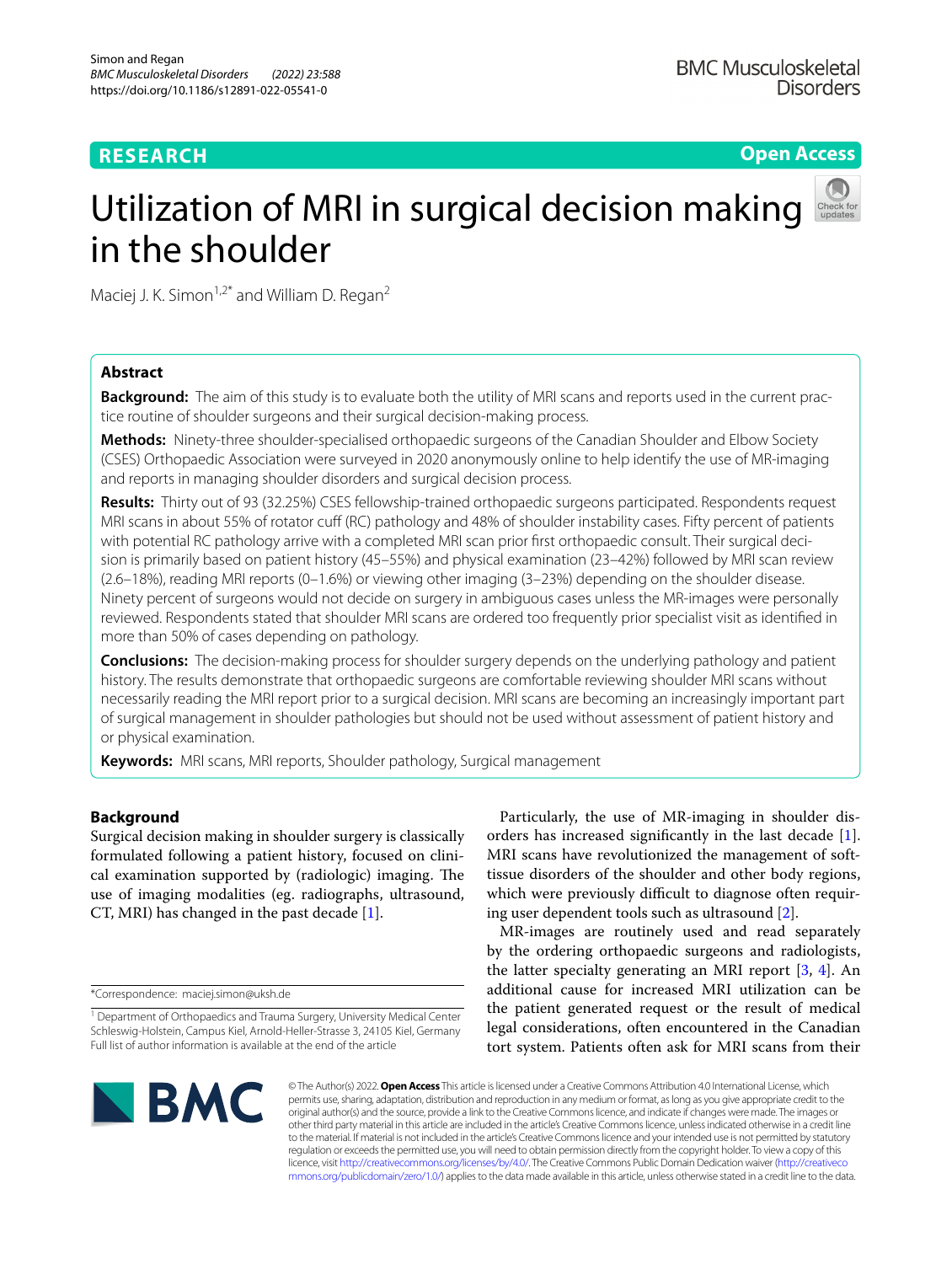treating doctor, despite of having no indication for the study. They receive the referral often in order to prevent a legal action and for the sake of enhancing the patientdoctor relationship [[5,](#page-9-4) [6](#page-9-5)]. Despite increase in MR-imaging quality, signals detected may represent false positive pathologies particularly in cases of rotator cuff tears [\[4](#page-9-3), [7,](#page-9-6) [8](#page-9-7)]. Changes in signal sensitivity, pixels and the width of the generated slice can lead to a discrepancy between pathologic and non-pathologic images [\[9](#page-9-8), [10\]](#page-9-9). Normal aging also poses its own challenges particularly as it pertains to asymptomatic rotator cuff tears  $[11-13]$  $[11-13]$ . Therefore, interpreting images can be very difficult, when solely looking at the MRI scans and not being able to enjoy the beneft of a full patient history and physical examination. The purpose of the study was to identify the utility of MRI scans and reports used in the current practice routine of shoulder surgeons and their surgical decision-making process.

# **Methods**

A web-based survey was developed targeting active sub-specialized orthopaedic surgeons of the Canadian Shoulder and Elbow Society (CSES) which is part of the Canadian Orthopaedic Association. The survey consisted of questions related to the use of MR-imaging and reports in the management of shoulder disorders and the surgical decision process of orthopaedic surgeons.

A web-based survey was developed and administered using Qualtrics (Qualtrics, Provo, UT, USA), an easy-touse online survey tool and analysis platform. The survey data is kept secure and is stored and backed up in Canada in order to comply with the British Columbia Freedom of Information and Protection of Privacy Act (FIPPA). Ethics approval was obtained for the study from the University of British Columbia research ethics board (CREB H20-01,321). Informed Consent to participate and for publication was obtained from each participant. The study was carried in accordance with the latest Declaration of Helsinki.

Ninety-three CSES orthopaedic surgeons were sent an e-mail with the invitation link to take the survey by the CSES secretary. The survey was distributed at the start of August 2020 and closed end of September 2020.

Thirty orthopaedic surgeons completed the survey and were included in the analysis.

All data was collected anonymously. The results are reported in tabulated form. Descriptive statistics included mean and standard deviation. Categorial variables were reported in sample size and percentiles.

The survey questions and responses are demonstrated in Tables [1](#page-2-0), [2,](#page-3-0) [3](#page-5-0) and [4](#page-7-0).

# **Results**

Thirty out of 93 (30%) active CSES fellowship-trained orthopaedic surgeons participated in the online survey. Most respondents are  $40 - 60$  years old ( $n = 21$ ; 70%) and male  $(n=25; 83.3%)$  (Table [1](#page-2-0)). All of the survey respondents had completed at least one year of fellowship training  $(1-2 \text{ years: } n=28; 93.3\%)$  and have been practicing on average  $17.6 \pm 8.9$  years. The respondents are predominantly upper limb  $(n=11; 36.7%)$  and shoulder surgeons  $(n=10; 33.3%)$ . They see clinically between 50 and more than 200 shoulder specifc patients per month (*n*=28; 93.3%).

Surgeons report that  $50.7 \pm 25.5$ % of their patients arrive for their frst visit with completed MRI scans in cases of potential rotator cuff pathology (Table [2\)](#page-3-0). In other diseases such as shoulder instability, frozen shoulder, glenohumeral osteoarthritis (GHOA) or acromioclavicular joint (ACJ) pathology, the rate of pre-assessment MRI falls to between  $25 - 33.5$ %. The respondents order MRI scans when suspecting rotator cuf pathology (RCP) and shoulder instability in 55.4% and 48.2% of cases, respectively. Ultrasound scans are favoured as an adjunct for RCP  $(33.6 \pm 30.1\%)$ . Computer tomography  $(CT)$ scans are uncommonly ordered for RCP  $(2\pm 4\%)$ , frozen shoulder  $(3.3 \pm 9.8\%)$  or ACJ pathology  $(2.1 \pm 5.6\%).$ but CT scans are used extensively for preoperative planning in cases of GHOA (66.4%) and shoulder instability (41.9%).

Most surgeons (90–97%) review the MRI scans personally, and less review the MRI report (80–90%) (Table [2](#page-3-0)). The main reason  $(85%)$  for not reading the MRI report is the concern of false positive/negative reports. Reasons cited for reading the MRI report include the need to confrm one's personal diagnosis (65.4%) and to avoid missing comorbid pathology (23.1%).

When looking at fve factors infuencing surgical decision making (patient history, physical examination, MRI images, MRI report and other imaging modalities), the most important factor remains patient history (depending on pathology 45.3 – 55.3%) followed by physical examination (pathology dependent  $23 - 42.2\%$ ) (Table [3](#page-5-0)). CSES surgeons rely on MRI images mainly in cases of  $RCP$  (18.4 $\pm$ 12.3%) for surgical decision making. MRI reports alone are rarely used in various shoulder pathologies  $(0 - 1.6\%)$ . Other imaging modalities (eg. CT) are primarily used in cases of GHOA ( $23.2 \pm 20.3$ %) and ACJ pathology  $(13.6 \pm 12.3\%)$ .

Once patient history and physical examination are completed, the upper extremity surgeon reads the MRI images alone or in combination with the MRI report as demonstrated in Table [3](#page-5-0). The percentage of surgeons who review the MR images in isolation depends on the shoulder disorder. The main disorders are shoulder instability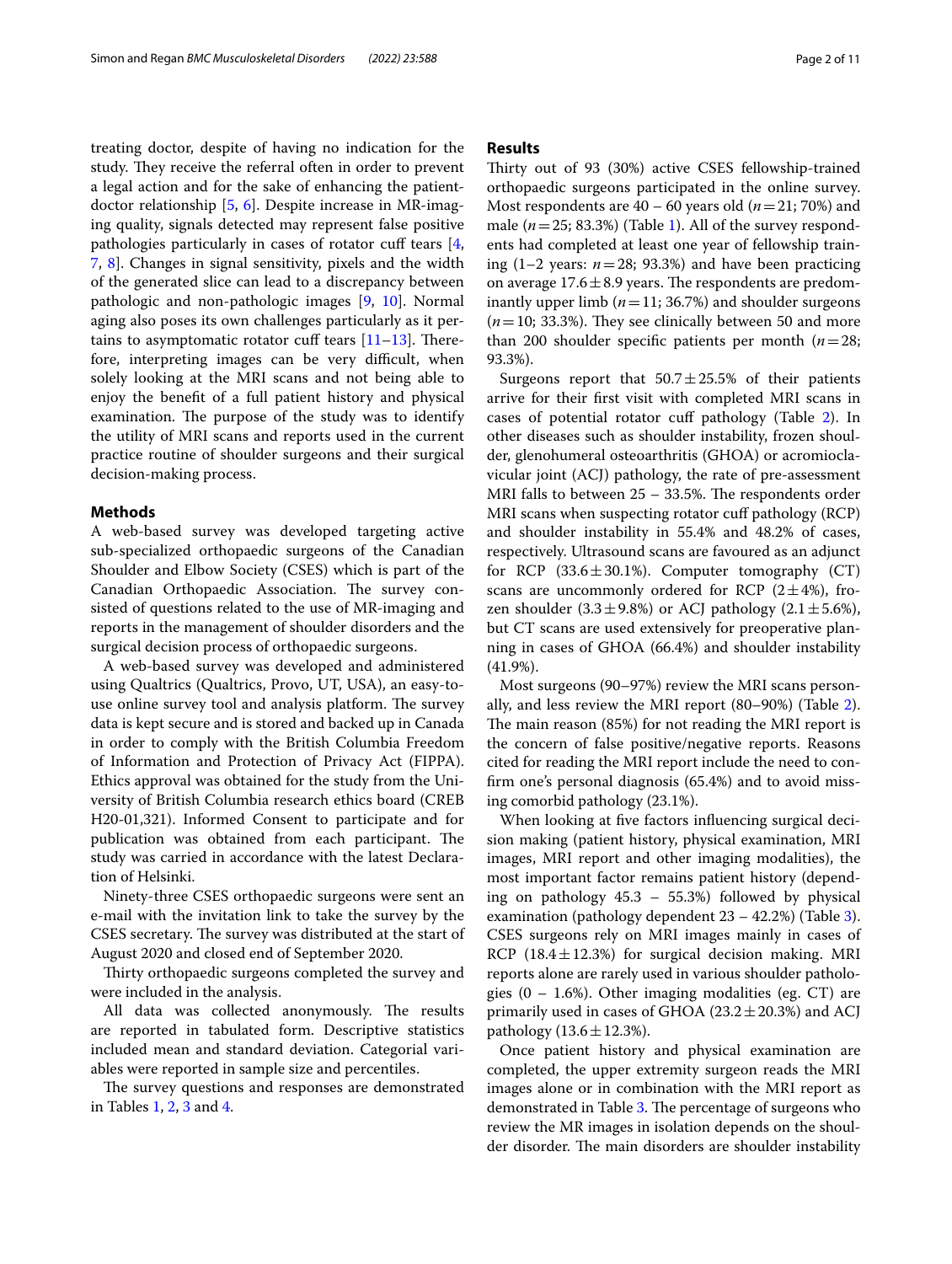# <span id="page-2-0"></span>**Table 1** Respondents' information

| Q1-How old are you?                                                     |         |         |      |                      |          |       |
|-------------------------------------------------------------------------|---------|---------|------|----------------------|----------|-------|
|                                                                         |         | $\%$    |      | Count                |          |       |
| <30 years                                                               |         | 0.00%   |      | $\mathbf 0$          |          |       |
| 30-40 years                                                             |         | 16.67%  |      | 5                    |          |       |
| $>40-50$ years                                                          |         | 46.67%  |      | 14                   |          |       |
| $>50-60$ years                                                          |         | 23.33%  |      | 7                    |          |       |
| $>60-70$ years                                                          |         | 13.33%  |      | $\overline{4}$       |          |       |
| >70 years                                                               |         | 0.00%   |      | $\circ$              |          |       |
| Total                                                                   |         | 100%    |      | 30                   |          |       |
| Q2-How would you describe your gender?-Selected Choice                  |         |         |      |                      |          |       |
|                                                                         |         | $\%$    |      | Count                |          |       |
| Male                                                                    |         | 83.33%  |      | 25                   |          |       |
| Female                                                                  |         | 16.67%  |      | 5                    |          |       |
| Transgender                                                             |         | 0.00%   |      | $\mathbf 0$          |          |       |
| Other $\_$<br>_ (non-binary, gender-fluid, agender,<br>please specify)  |         | 0.00%   |      | $\circ$              |          |       |
| Prefer not to say                                                       |         | 0.00%   |      | $\circledcirc$       |          |       |
| Total                                                                   |         | 100%    |      | 30                   |          |       |
| Q3-Since how many years are you a fully qualified orthopaedic surgeon?  |         |         |      |                      |          |       |
|                                                                         | Minimum | Maximum | Mean | <b>Std Deviation</b> | Variance | Count |
|                                                                         | 5       | 35      | 17.6 | 8.91                 | 79.37    | 30    |
| Q4-Have you completed fellowship training?                              |         |         |      |                      |          |       |
|                                                                         |         | $\%$    |      | Count                |          |       |
| Yes                                                                     |         | 100.00% |      | 30                   |          |       |
| No                                                                      |         | 0.00%   |      | $\circledcirc$       |          |       |
| Total                                                                   |         | 100%    |      | 30                   |          |       |
| Q5-What is your sub-specialty? - Selected Choice                        |         |         |      |                      |          |       |
|                                                                         |         | $\%$    |      | Count                |          |       |
| Shoulder surgeon                                                        |         | 33.33%  |      | 10                   |          |       |
| Upper Limb surgeon                                                      |         | 36.67%  |      | 11                   |          |       |
| Sports arthroscopy                                                      |         | 26.67%  |      | 8                    |          |       |
| Other                                                                   |         | 3.33%   |      | $\mathbf{1}$         |          |       |
| Total                                                                   |         |         |      |                      |          |       |
|                                                                         |         | 100%    |      | 30                   |          |       |
| Q6-How many shoulder specific patients do you see on average per month? |         |         |      |                      |          |       |
|                                                                         |         | %       |      | Count                |          |       |
| < 50                                                                    |         | 6.67%   |      | $\overline{2}$       |          |       |
| $50 - 100$                                                              |         | 30.00%  |      | 9                    |          |       |
| $>100 - 200$                                                            |         | 23.33%  |      | $\overline{7}$       |          |       |
| > 200                                                                   |         | 40.00%  |      | 12                   |          |       |

 $(58 \pm 38.6\%)$  and RCP  $(56.6 \pm 39.1\%)$  (Table [3\)](#page-5-0). The MRI report alone is used sparingly reaching its maximum with 3% in RCP and its minimum with 0.3% in cases of GH-OA.

Data out of Table [4](#page-7-0) demonstrates that approximately 90% (88.9–92.6%) of respondents would not make a surgical decision in ambiguous cases of shoulder disorders without seeing the actual MRI images. Surgeons report concerns regarding MRI images and reports as they

often perceive a discrepancy between the clinical examination fndings and the MRI report (25.5 – 34.0%), and furthermore they note that this diference can cause a misconception of proper diagnosis by the patient in 22 – 30.6% of cases which can and will alter patient expectations. The propensity of the above is dependent on the type of shoulder pathology. The respondents designate that the best indication for MRI scans in order to evaluate and plan surgical management is in cases with RCP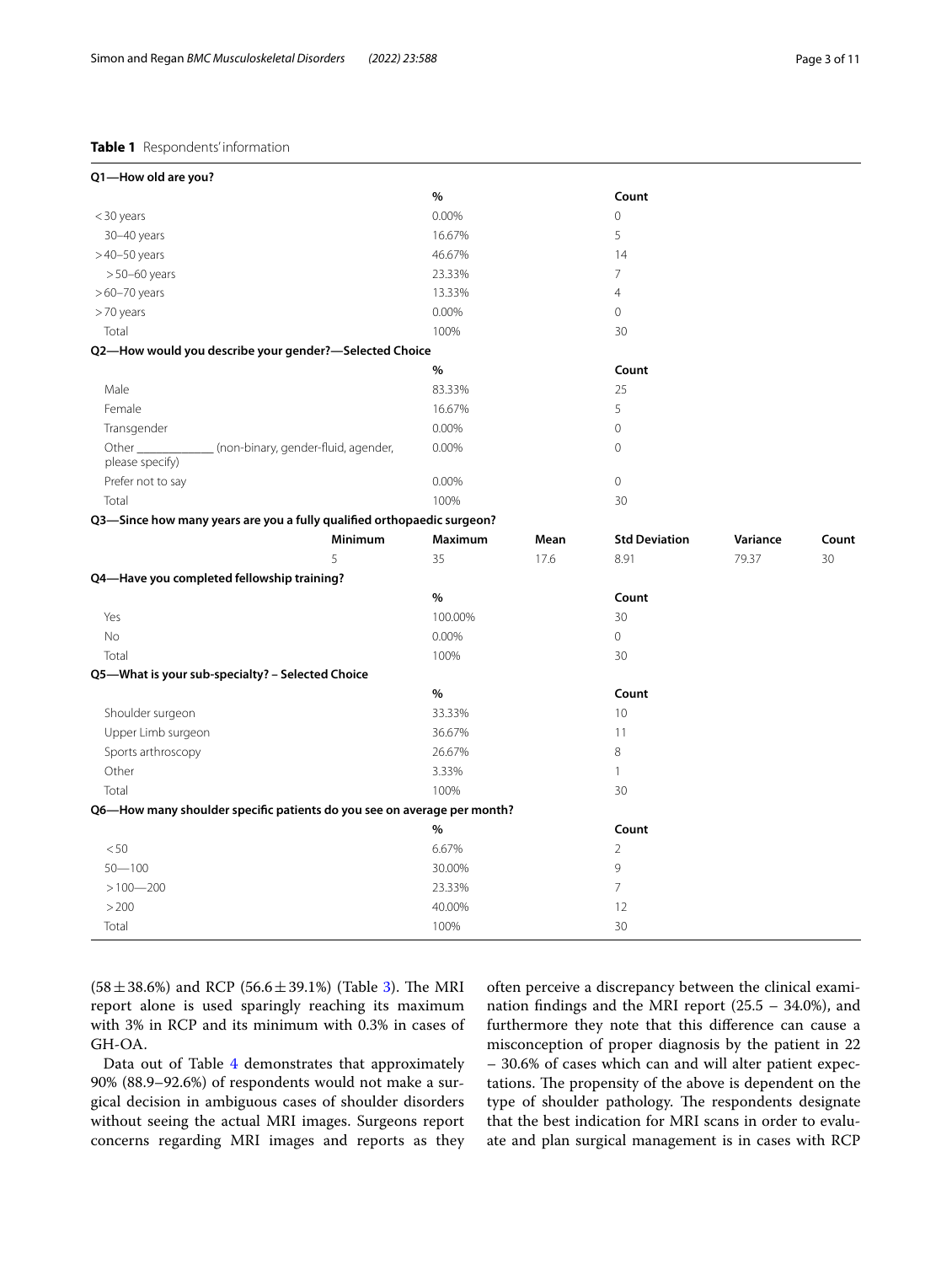# <span id="page-3-0"></span>**Table 2** Patients and imaging

| Q7-What percentage of  cases do arrive at your consultation office already with a completed MRI scan? |                                            |                     |         |                                              |                       |    |
|-------------------------------------------------------------------------------------------------------|--------------------------------------------|---------------------|---------|----------------------------------------------|-----------------------|----|
|                                                                                                       | Mean                                       |                     |         | Minimum Maximum Std Deviation Variance Count |                       |    |
| a) Rotator cuff pathology (including calcific 50.71<br>tendinitis and biceps pathology)?              |                                            | 10                  | 100     | 25.49                                        | 649.49                | 28 |
| b) Shoulder instability?                                                                              | 33.57                                      | 0                   | 80      | 21.58                                        | 465.82                | 28 |
| c) Frozen shoulder?                                                                                   | 25.56                                      | $\mathbf{0}$        | 80      | 22.33                                        | 498.77                | 27 |
| d) Glenohumeral arthritis?                                                                            | 26.15                                      | $\mathbf{0}$        | 70      | 18.41                                        | 339.05                | 26 |
| e) ACJ-Pathology?                                                                                     | 24.8                                       | $\mathbf 0$         | 80      | 23                                           | 528.96                | 25 |
| Q8-What percentage of  cases do you order an MRI scan?                                                |                                            |                     |         |                                              |                       |    |
|                                                                                                       | Mean                                       | <b>Minimum</b>      | Maximum | <b>Std Deviation Variance Count</b>          |                       |    |
| a) Rotator cuff pathology (including calcific 55.36<br>tendinitis and biceps pathology)?              |                                            | 10                  | 100     | 29.7                                         | 882.02                | 28 |
| b) Shoulder instability?                                                                              | 48.15                                      | $\mathbf 0$         | 100     | 33                                           | 1089.16               | 27 |
| c) Frozen shoulder?                                                                                   | 11.5                                       | $\mathbf 0$         | 80      | 19.31                                        | 372.75                | 20 |
| d) Glenohumeral arthritis?                                                                            | 20                                         | $\mathbf 0$         | 80      | 25.3                                         | 640                   | 20 |
| e) ACJ-Pathology?                                                                                     | 17                                         | $\mathbf 0$         | 80      | 23.26                                        | 541                   | 20 |
| Q9-What percentage of  cases do you get a CT scan instead?                                            |                                            |                     |         |                                              |                       |    |
|                                                                                                       | Mean                                       | <b>Minimum</b>      | Maximum | <b>Std Deviation</b>                         | <b>Variance Count</b> |    |
|                                                                                                       |                                            |                     |         |                                              |                       |    |
| a) Rotator cuff pathology (including calcific 2<br>tendinitis and biceps pathology)?                  |                                            | $\mathbf 0$         | 10      | $\overline{4}$                               | 16                    | 15 |
| b) Shoulder instability?                                                                              | 41.85                                      | $\mathbf{0}$        | 100     | 31.04                                        | 963.24                | 27 |
| c) Frozen shoulder?                                                                                   | 3.13                                       | $\mathbf{0}$        | 40      | 9.82                                         | 96.48                 | 16 |
| d) Glenohumeral arthritis?                                                                            | 66.43                                      | $\circ$             | 100     | 34.87                                        | 1215.82               | 28 |
| e) ACJ-Pathology?                                                                                     | 2.14                                       | $\mathbf{0}$        | 20      | 5.58                                         | 31.12                 | 14 |
| Q10-What percentage of  cases do you get an Ultrasound instead?                                       |                                            |                     |         |                                              |                       |    |
|                                                                                                       | Mean                                       | <b>Minimum</b>      | Maximum | <b>Std Deviation</b>                         | <b>Variance Count</b> |    |
| a) Rotator cuff pathology (including calcific 33.6<br>tendinitis and biceps pathology)?               |                                            | $\mathsf{O}\xspace$ | 100     | 30.84                                        | 951.04                | 25 |
| b) Shoulder instability?                                                                              | 1.43                                       | $\circ$             | 10      | 3.5                                          | 12.24                 | 14 |
| c) Frozen shoulder?                                                                                   | 13.33                                      | $\circ$             | 50      | 19.55                                        | 382.22                | 15 |
| d) Glenohumeral arthritis?                                                                            | 17.33                                      | $\mathsf{O}\xspace$ | 90      | 28.63                                        | 819.56                | 15 |
| e) ACJ-Pathology?                                                                                     | 6                                          | $\circ$             | 50      | 13.06                                        | 170.67                | 15 |
| Q11-Do you personally look at the MRI images in cases of ?                                            |                                            |                     |         |                                              |                       |    |
|                                                                                                       | Yes                                        |                     | No      |                                              | Total                 |    |
| a) Rotator cuff pathology (including calcific 96.55%<br>tendinitis and biceps pathology)?             |                                            | 28                  | 3.45%   | 1                                            | 29                    |    |
| b) Shoulder instability?                                                                              | 96.55%                                     | 28                  | 3.45%   | 1                                            | 29                    |    |
| c) Frozen shoulder?                                                                                   | 89.66%                                     | 26                  | 10.34%  | 3                                            | 29                    |    |
| d) Glenohumeral arthritis?                                                                            | 93.10%                                     | 27                  | 6.90%   | 2                                            | 29                    |    |
| e) ACJ-Pathology?                                                                                     | 89.66%                                     | 26                  | 10.34%  | 3                                            | 29                    |    |
| Q12-Do you read the MRI report in cases of ?                                                          |                                            |                     |         |                                              |                       |    |
|                                                                                                       | Yes                                        |                     | No      |                                              | Total                 |    |
| a) Rotator cuff pathology (including calcific 89.66%<br>tendinitis and biceps pathology)?             |                                            | 26                  | 10.34%  | 3                                            | 29                    |    |
| b) Shoulder instability?                                                                              | 89.66%                                     | 26                  | 10.34%  | 3                                            | 29                    |    |
| c) Frozen shoulder?                                                                                   | 89.66%                                     | 26                  | 10.34%  | 3                                            | 29                    |    |
| d) Glenohumeral arthritis?                                                                            | 79.31%                                     | 23                  | 20.69%  | 6                                            | 29                    |    |
|                                                                                                       | 79.31%                                     | 23                  |         |                                              | 29                    |    |
| e) ACJ-Pathology?                                                                                     | Q13-If No, why do you not read the report? |                     | 20.69%  | 6                                            |                       |    |
|                                                                                                       |                                            |                     |         |                                              |                       |    |
|                                                                                                       | Answer                                     | %                   | Count   |                                              |                       |    |
|                                                                                                       | often false positive                       | 42.86%              | 3       |                                              |                       |    |
|                                                                                                       | often false negative                       | 0.00%               | 0       |                                              |                       |    |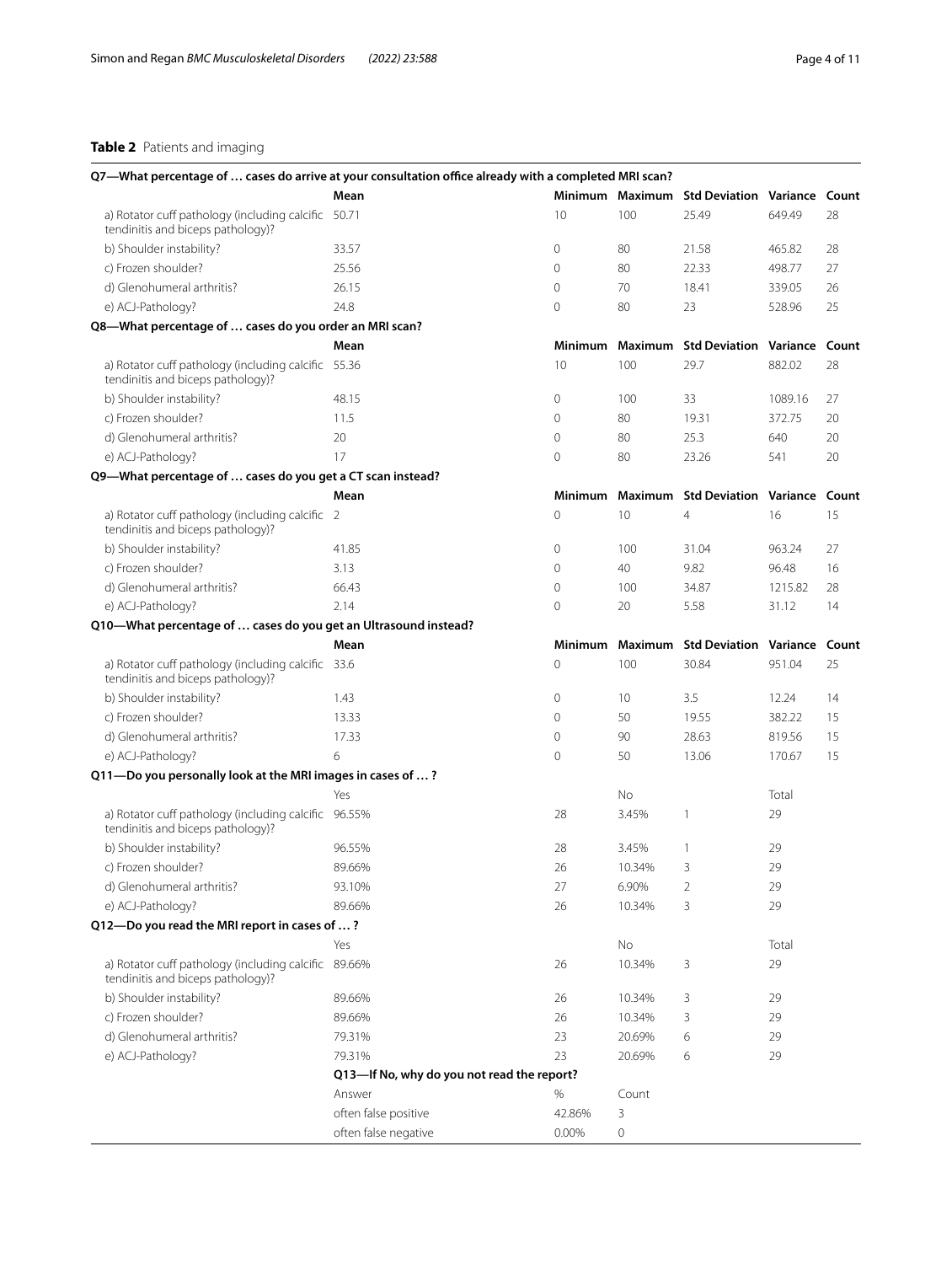| takes too much time                             | 0.00%  | $\mathbf{0}$   |
|-------------------------------------------------|--------|----------------|
| often not at hand                               | 14.29% |                |
| other                                           | 42.86% | 3              |
| Total                                           | 100%   | 7              |
| Q14-If Yes, why do you read the report?         |        |                |
| Answer                                          | %      | Count          |
| do not want to miss something                   | 15.38% | $\overline{4}$ |
| to double-check one's personal diagnosis 61.54% |        | 16             |
| because it helps my surgical decision           | 3.85%  |                |
| other                                           | 19.23% | 5              |
| Total                                           | 100%   | 26             |
|                                                 |        |                |

|  | Table 2 (continued) |  |
|--|---------------------|--|
|--|---------------------|--|

with massive cuff tears  $(74.4 \pm 25.7%)$ , full thickness tears  $(67.7 \pm 30.4\%)$ , or partial thickness tears  $(61.6 \pm 32.7\%)$ , or cases of shoulder instability (55.2%), which is interesting given the proclivity of bone loss afecting surgical choice (e.g. Bankart versus Latarjet procedures).

MRI scans have been used by some surgeons to postpone or counsel against a surgery particularly in cases of RCP  $(57.7%)$  and frozen shoulder  $(34.6%)$  $(34.6%)$  $(34.6%)$  (Table 4). Further, respondents advise strongly that MRI scans are over-ordered particularly in cases of frozen shoulder (88.5%), GHOA (88.5%) and ACJ pathology (92.3%). Very few surgeons feel the need to review the MRI images with a radiologist given their subspecialty training prior to surgery (depending on shoulder pathology 2.7 – 6.9%). The majority of CSES surgeons report that they feel comfortable reviewing shoulder MRI scans and making surgical decisions without the help input of a radiologist (82.3  $-93.1\%$ ).

# **Discussion**

The survey results demonstrate that orthopaedic subspecialty shoulder surgeons from the CSES primarily believe that MRI scans should be requested in suspected cases of rotator cuf pathology and shoulder instability, but only after a comprehensive patient history and physical examination. Furthermore, the results demonstrate that an excessive number of patients particularly with suspected rotator cuff pathology (approximately 50%); already arrive with a completed MRI scan prior to consultation with the orthopaedic specialist. The MRI report is useful mainly in combination with personal review of MR images to advise for and against shoulder surgery. Ninety percent of respondents would not make a surgical decision solely on an MRI report.

Shoulder disorders can present in a variety of pain patterns and the establishment of the correct diagnosis can be difficult due to a multitude of pain generators and various combinations of pathologies. Modern technological advancements in radiologic imaging have helped surgeons clinch the diagnosis more rapidly and less invasively [\[1](#page-9-0)]. Recently, the overall use of MRI scans has increased drastically [\[14](#page-9-12), [15\]](#page-9-13). Fifty percent of patients, arrive for consultation with a completed shoulder MRI scan. The non-specialist ordered scans are supposed to speed up the diagnostic and surgical decision-making process. Paradoxically surgery is not indicated in 66% (*n*=182 of 275) of patients with ordered MRI scans, and  $71.3\%$  ( $n=196$  of 275) of those MRI studies were already pre-ordered and completed before presenting to the shoulder and elbow specialists, as described by Reynolds et al. [\[16](#page-9-14)]. In Canada, patients are initially seen by their general practitioner who manages them non-operatively (e.g. pain medications, prescribes physiotherapy), or refers them to sports medicine doctors for additional non-surgical treatments, or to orthopaedic surgeons for surgical management [[17\]](#page-9-15). If the patient has been treated for an extended time period or in order to help expedite the diagnosis and treatment, patients might have already obtained radiologic imaging before arriving at the orthopaedic surgeon.

Furthermore, there is an argument to be made that MR scans should not be ordered by generalists. Properly indicated MRI scans could reduce the chance of potential collateral medical exposure risks to 15% of patients, free up capacity for urgently needed MRI scans and cut costs by more than US\$ 26,000 over 12 months  $[16]$  $[16]$ . Another reason to reduce aggressive testing/MRI scanning is the limited ability to glean useful information in certain diagnoses  $[18]$  $[18]$ . Furthermore, freeing up MRI scanners for more urgent cases is important as the availability of MRI scans is limited in some countries more than in others [[19\]](#page-10-0).

Nonetheless, respondents demonstrated that appropriately ordered MRI scans are important and they also order MRI's frequently in cases of rotator cuf pathology or shoulder instability. Surgeons personally review the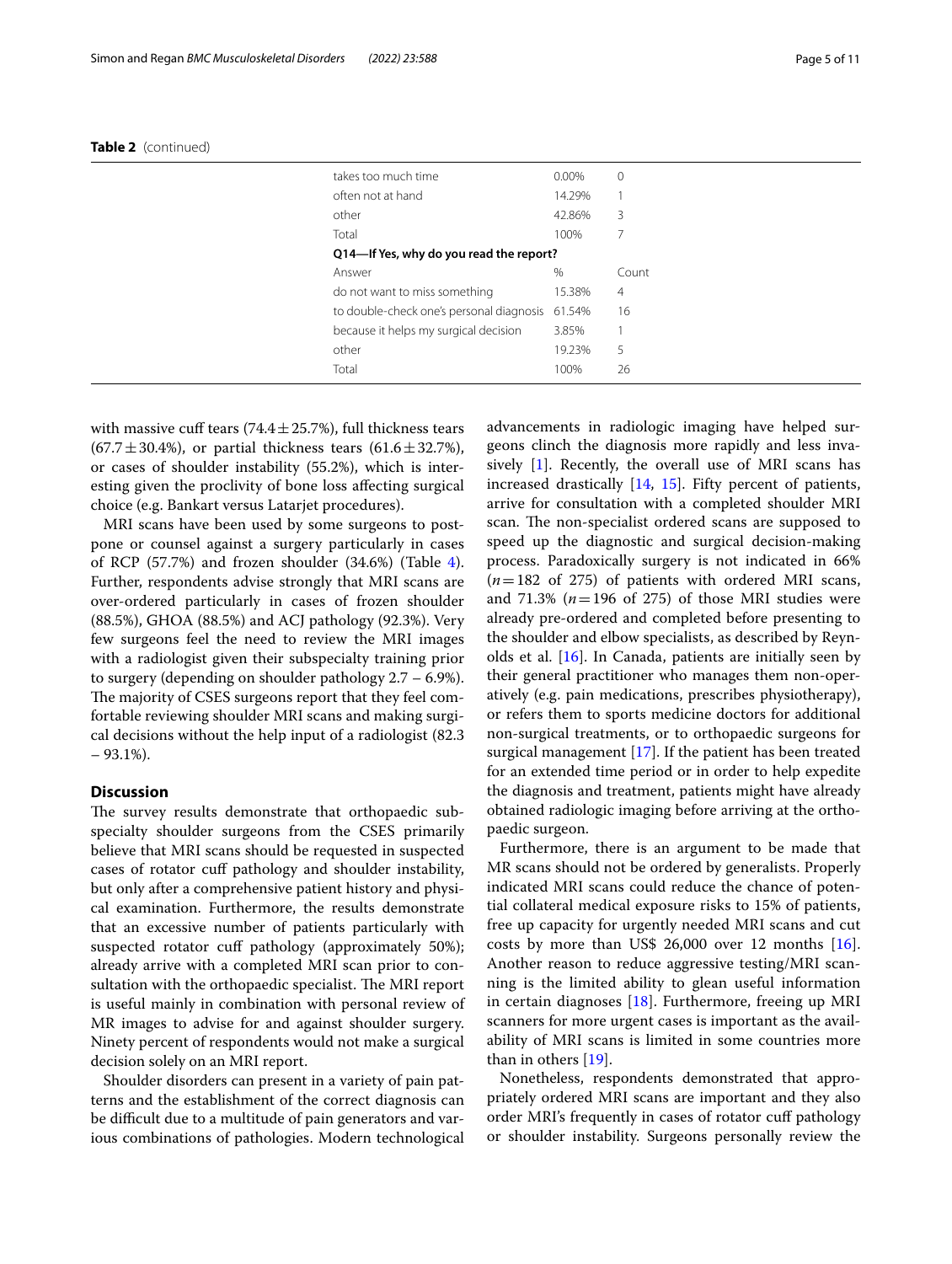# <span id="page-5-0"></span>**Table 3** Surgical decision process

| Q15-What makes you generally decide on surgery in cases of ? Rotator cuff pathology (including calcific tendinitis & biceps pathology)                                                                   |              |                   |                |                      |                    |       |
|----------------------------------------------------------------------------------------------------------------------------------------------------------------------------------------------------------|--------------|-------------------|----------------|----------------------|--------------------|-------|
|                                                                                                                                                                                                          | Mean         | <b>Minimum</b>    | <b>Maximum</b> | <b>Std Deviation</b> | Variance           | Count |
| Patient history                                                                                                                                                                                          | 48.15        | 29                | 81             | 15.42                | 237.9              | 27    |
| Physical exam                                                                                                                                                                                            | 29.85        | 9                 | 49             | 9.21                 | 84.79              | 27    |
| MRI images                                                                                                                                                                                               | 18.04        | $\mathbf 0$       | 49             | 12.25                | 150.18             | 27    |
| MRI report                                                                                                                                                                                               | 0.89         | $\mathbf 0$       | 9              | 2.44                 | 5.95               | 27    |
| Other imaging (ultrasound, x-ray, CT)                                                                                                                                                                    | 3.07         | $\Omega$          | 21             | 5.08                 | 25.85              | 27    |
| Q16-What makes you generally decide on surgery in cases of ? Shoulder instability                                                                                                                        |              |                   |                |                      |                    |       |
|                                                                                                                                                                                                          | Mean         | Minimum           | Maximum        | <b>Std Deviation</b> | Variance           | Count |
| Patient history                                                                                                                                                                                          | 55.3         | 10                | 100            | 19.42                | 377.32             | 27    |
| Physical exam                                                                                                                                                                                            | 28.56        | $\mathbf 0$       | 90             | 18.62                | 346.54             | 27    |
| MRI images                                                                                                                                                                                               | 6.48         | $\mathbf 0$       | 27             | 8.86                 | 78.55              | 27    |
| MRI report                                                                                                                                                                                               | 1.59         | $\mathbf 0$       | 35             | 6.72                 | 45.2               | 27    |
| Other imaging (ultrasound, x-ray, CT)                                                                                                                                                                    | 8.07         | $\Omega$          | 35             | 10.92                | 119.18             | 27    |
| Q17-What makes you generally decide on surgery in cases of ? Frozen shoulder                                                                                                                             |              |                   |                |                      |                    |       |
|                                                                                                                                                                                                          | Mean         | Minimum           | Maximum        | <b>Std Deviation</b> | Variance           | Count |
| Patient history                                                                                                                                                                                          | 48.67        | 19                | 100            | 18.4                 | 338.67             | 27    |
| Physical exam                                                                                                                                                                                            | 42.19        | $\mathbf 0$       | 80             | 16.91                | 285.93             | 27    |
| MRI images                                                                                                                                                                                               | 3.63         | $\mathbf 0$       | 29             | 7.55                 | 56.97              | 27    |
| MRI report                                                                                                                                                                                               | $\mathbf{1}$ | $\mathbf 0$       | 27             | 5.1                  | 26                 | 27    |
| Other imaging (ultrasound, x-ray, CT)                                                                                                                                                                    | 4.52         | $\Omega$          | 33             | 8.4                  | 70.62              | 27    |
| Q18-What makes you generally decide on surgery in cases of ? Glenohumeral arthritis                                                                                                                      |              |                   |                |                      |                    |       |
|                                                                                                                                                                                                          | Mean         |                   |                | <b>Std Deviation</b> |                    |       |
|                                                                                                                                                                                                          |              | Minimum           | Maximum<br>100 | 21.31                | Variance<br>454.02 | Count |
| Patient history                                                                                                                                                                                          | 51.22        | 20<br>$\mathbf 0$ |                |                      |                    | 27    |
| Physical exam                                                                                                                                                                                            | 23           |                   | 46             | 11.78                | 138.74             | 27    |
| MRI images                                                                                                                                                                                               | 2.63         | $\mathbf{0}$      | 31             | 7.24                 | 52.46              | 27    |
| MRI report                                                                                                                                                                                               | 0            | $\mathbf 0$       | $\overline{0}$ | $\circ$              | $\circ$            | 27    |
| Other imaging (ultrasound, x-ray, CT)                                                                                                                                                                    | 23.15        | $\Omega$          | 72             | 20.34                | 413.61             | 27    |
| Q19-What makes you generally decide on surgery in cases of ? ACJ-Pathology                                                                                                                               |              |                   |                |                      |                    |       |
|                                                                                                                                                                                                          | Mean         | <b>Minimum</b>    | <b>Maximum</b> | <b>Std Deviation</b> | Variance           | Count |
| Patient history                                                                                                                                                                                          | 45.3         | 24                | 100            | 18.06                | 326.06             | 27    |
| Physical exam                                                                                                                                                                                            | 37.19        | $\overline{0}$    | 71             | 14.64                | 214.37             | 27    |
| MRI images                                                                                                                                                                                               | 3.59         | $\overline{0}$    | 35             | 8.27                 | 68.46              | 27    |
| MRI report                                                                                                                                                                                               | 0.33         | $\mathbf 0$       | 9              | 1.7                  | 2.89               | 27    |
| Other imaging (ultrasound, x-ray, CT)                                                                                                                                                                    | 13.59        | $\Omega$          | 35             | 12.32                | 151.87             | 27    |
| Q20-After taking patient history and physical examination, how would you prioritize surgical decision making in cases of Rotator cuff<br>pathology (including calcific tendinitis & biceps pathology) by |              |                   |                |                      |                    |       |
|                                                                                                                                                                                                          |              | Mean Minimum      | Maximum        | <b>Std Deviation</b> | Variance           | Count |
| reading the MRI images yourself                                                                                                                                                                          | 56.56        | 0                 | 100            | 39.11                | 1529.43            | 27    |
| reading the MRI report alone?                                                                                                                                                                            | 3            | 0                 | 20             | 5.62                 | 31.63              | 27    |
| reading both MRI images + report?                                                                                                                                                                        | 51.19        | $\Omega$          | 100            | 38.17                | 1456.82            | 27    |
| Q21-After taking patient history and physical examination, how would you prioritize surgical decision making in cases of Shoulder<br>instability by                                                      |              |                   |                |                      |                    |       |
|                                                                                                                                                                                                          | Mean         | Minimum           | Maximum        | <b>Std Deviation</b> | Variance           | Count |
| reading the MRI images yourself                                                                                                                                                                          | 58           | 0                 | 100            | 38.61                | 1490.67            | 27    |
| reading the MRI report alone?                                                                                                                                                                            | 2.59         | 0                 | 44             | 8.82                 | 77.8               | 27    |
| reading both MRI images + report?                                                                                                                                                                        | 46.67        | $\Omega$          | 100            | 39.17                | 1534.52            | 27    |
| Q22—After taking patient history and physical examination, how would you prioritize surgical decision making in cases of Frozen shoul-                                                                   |              |                   |                |                      |                    |       |
| der by                                                                                                                                                                                                   |              |                   |                |                      |                    |       |
|                                                                                                                                                                                                          | Mean         | Minimum           | Maximum        | <b>Std Deviation</b> | Variance           | Count |
| reading the MRI images yourself                                                                                                                                                                          | 43.63        | 0                 | 100            | 43.51                | 1893.49            | 27    |
| reading the MRI report alone?                                                                                                                                                                            | 2.15         | 0                 | 26             | 5.81                 | 33.76              | 27    |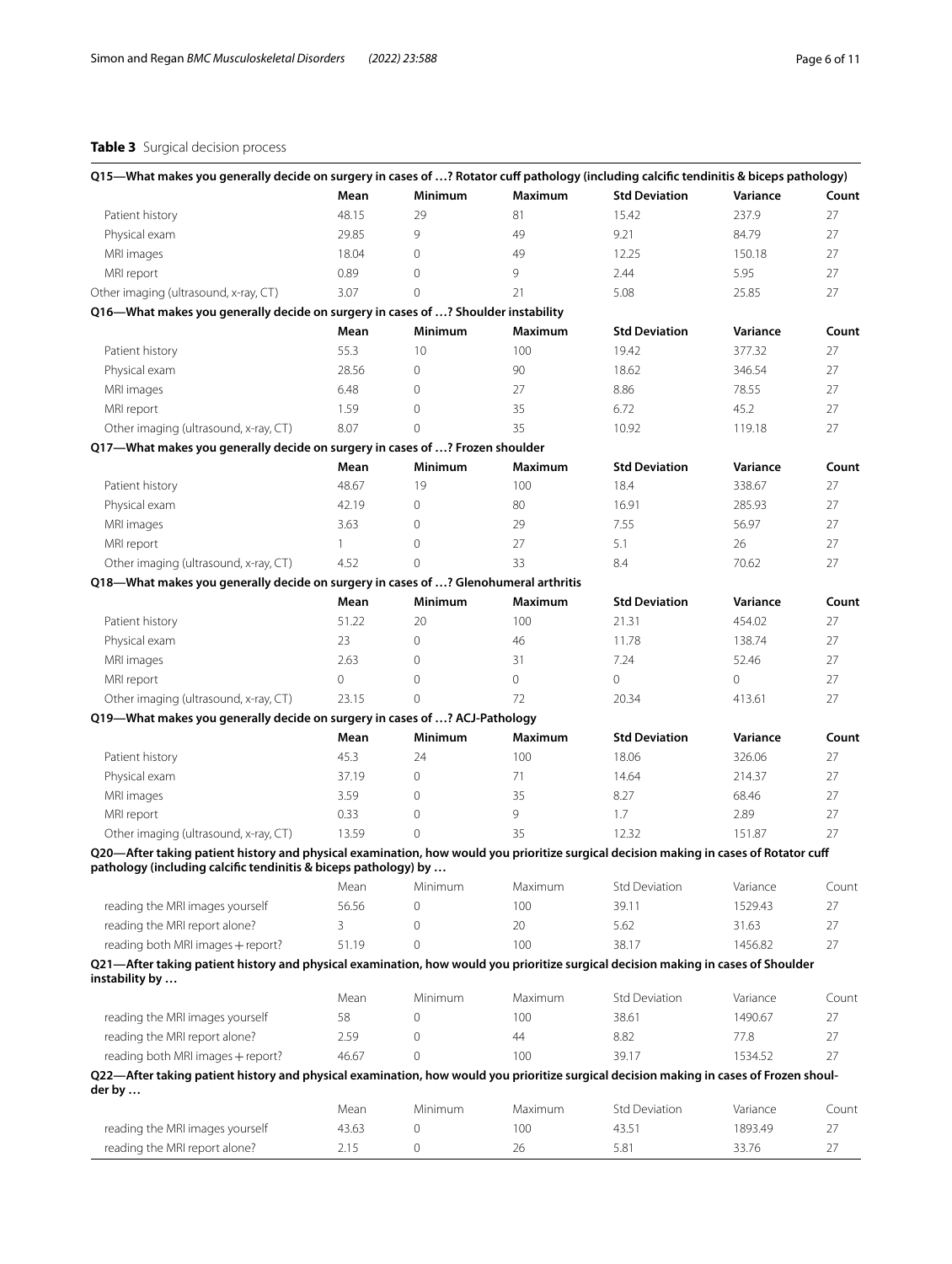# **Table 3** (continued)

| reading both MRI images + report?                                                                                                                     | 46    | $\Omega$     | 100     | 41.51                | 1723.04  | 27    |
|-------------------------------------------------------------------------------------------------------------------------------------------------------|-------|--------------|---------|----------------------|----------|-------|
| Q23—After taking patient history and physical examination, how would you prioritize surgical decision making in cases of Glenohumeral<br>arthritis by |       |              |         |                      |          |       |
|                                                                                                                                                       | Mean  | Minimum      | Maximum | <b>Std Deviation</b> | Variance | Count |
| reading the MRI images yourself                                                                                                                       | 41.56 | $\Omega$     | 100     | 43.67                | 1907.14  | 27    |
| reading the MRI report alone?                                                                                                                         | 0.3   | $\Omega$     | 5       | 1.08                 | 1.17     | 27    |
| reading both MRI images + report?                                                                                                                     | 39.74 | $\Omega$     | 100     | 43.7                 | 1910.12  | 27    |
| Q24—After taking patient history and physical examination, how would you prioritize surgical decision making in cases of ACJ-Pathology<br>by          |       |              |         |                      |          |       |
|                                                                                                                                                       | Mean  | Minimum      | Maximum | <b>Std Deviation</b> | Variance | Count |
| reading the MRI images yourself                                                                                                                       | 45.96 | $\Omega$     | 100     | 45.28                | 2050.33  | 27    |
| reading the MRI report alone?                                                                                                                         | 1.41  | $\mathbf{0}$ | 17      | 3.95                 | 15.57    | 27    |
| reading both MRI images + report?                                                                                                                     | 42.93 | $\Omega$     | 100     | 43.27                | 1872.22  | 27    |

MR-images in 90–97% of cases depending on pathology, and surgeons are less likely to read the MRI report (80– 90% of times). The MRI report is usually read after the viewing the MR-images. Finally, the MRI report is very seldomly reviewed in isolation  $(0.3-3%)$ . This is similar to the described survey results by Kruger et al. on orthopaedic surgeons reading radiology reports in addition to viewing images for any imaging modality [[20\]](#page-10-1).

Generally, MRI reports are still among the most read reports with 92% and this percentage decreases dramatically for reports involving other modalities such as ultrasound (74%), CT scan (39%) or plain radiography (10%) [[20\]](#page-10-1). Kruger et al. stated that 55% of orthopaedic surgeons would disagree with the written MRI report according to their survey data  $[20]$ . The current study illustrates that 25.5 – 34.0% of misinterpretation exists between the personally reviewed MRI shoulder images and the generated radiology report. Accordingly, less than five percent of these respondents felt comfortable reading MRI reports without viewing the images by themselves. The main reason cited (85%) for not reading the MRI report is that the generated reports often conveyed false positive information (5.6 – 18%) confounding the provisional diagnosis. However, one has to keep in mind that the orthopaedic surgeon has an advantage compared to the radiologist, because the orthopaedic surgeon is able to review the images, following completion of patient history and performance a physical examination. The latter two are the most important assessment means in establishing the diagnosis and decision on surgical treatment of shoulder disorders as identified in the questionnaire. This allows a more discerning "eye" interpreting the MR images. Another very important factor is the level of training of the radiologists. Radiologists with a musculoskeletal fellowship will feel more comfortable reviewing MRI scans of the shoulder than an interventional radiologist or one with gastrointestinal fellowship training  $[21]$  $[21]$ . This begs the question of whether MRI interpretation is valid without the advantage of a pre-study informed history and physical examination or specifc level of training. According to the respondents, reviewing the MR-images by themselves or with the report is favoured by the majority. This is congruent with the results of demonstrating the respondents feeling comfortable reviewing the MRI scans independently. However, the MRI report/the radiologist interprets the MR-images in its' entirety and hence can detect other/non-musculoskeletal pathologies [[22\]](#page-10-3), which often are missed by the orthopaedic surgeon due to a focused analysis. Thus, reviewing the MRI report can help identify any additional abnormalities in other non-focused areas.

The study has limitations. It is a survey targeting a specifc complicated body region and has a very limited number of respondents. However, the online survey participation rate of 32.25% is in the normal participation range for surveys  $[23]$ . There was no separation into traditional MRI scans and MR-arthrograms. Nonetheless, an MR-arthrogram of the shoulder has a higher sensitivity (78%) and specifcity (100%) when compared to a regular MRI, 72% and 78% respectively [[24\]](#page-10-5). Further, the MR-arthrogram is mostly ordered with a very specifc question that can be much better addressed in the MR-arthrogram than in the regular MRI leading to a more precise report by the radiologist e.g. labral pathology. Additionally, the request for an MR-arthrogram is generally ordered and sometimes limited to the request of an orthopaedic surgeon with a very detailed question regarding soft-tissues pathologies. Thus, the falsepositive ratio of potential pathologies in the report is decreased [[24,](#page-10-5) [25](#page-10-6)]. Furthermore, the expert opinion of highly training shoulder surgeons demonstrates the trouble MRI scans can cause for patients confounding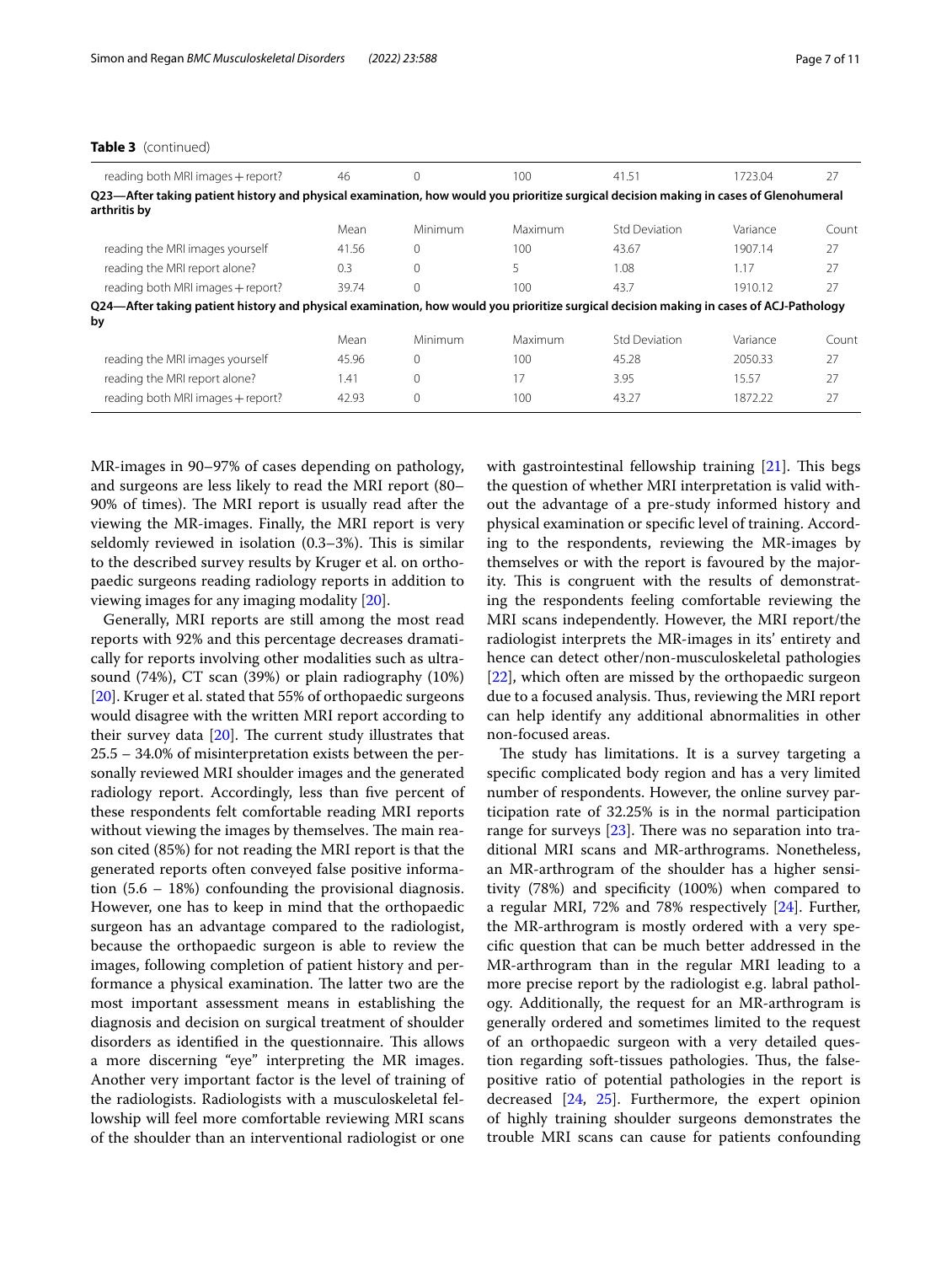<span id="page-7-0"></span>

| i                                   |  |
|-------------------------------------|--|
|                                     |  |
| 2<br>くらい<br>$\overline{\mathbf{3}}$ |  |
| ،<br>٥                              |  |
|                                     |  |
| ď                                   |  |
|                                     |  |
|                                     |  |
|                                     |  |

|                                                                                                                            |                            |                                                    | Q25 Would you solely decide for surgery based on the MRI report in |                  |                                 |                  |               |        | an ambiguous patient history or examination (without seeing the actual images) in cases of ?                                                                                       |                |                                                                         |                |        |  |
|----------------------------------------------------------------------------------------------------------------------------|----------------------------|----------------------------------------------------|--------------------------------------------------------------------|------------------|---------------------------------|------------------|---------------|--------|------------------------------------------------------------------------------------------------------------------------------------------------------------------------------------|----------------|-------------------------------------------------------------------------|----------------|--------|--|
|                                                                                                                            |                            |                                                    |                                                                    |                  | Yes                             |                  | $\frac{9}{2}$ |        |                                                                                                                                                                                    |                | Total                                                                   |                |        |  |
| pathology)?                                                                                                                |                            |                                                    | a. Rotator cuff pathology (including calcific tendinitis & biceps  |                  | 7.41%                           | $\sim$           |               | 92.59% | 25                                                                                                                                                                                 |                | 27                                                                      |                |        |  |
|                                                                                                                            | b. Shoulder instability?   |                                                    |                                                                    |                  | 7.41%                           | $\sim$           |               | 92.59% | 25                                                                                                                                                                                 |                | 27                                                                      |                |        |  |
| c. Frozen shoulder?                                                                                                        |                            |                                                    |                                                                    |                  | 7.41%                           | $\sim$           |               | 92.59% | $25$                                                                                                                                                                               |                | $\geq$                                                                  |                |        |  |
|                                                                                                                            | d. Glenohumeral arthritis? |                                                    |                                                                    |                  | 11.11%                          | $\sim$           |               | 88.89% | $\gtrsim$                                                                                                                                                                          |                | $\geq$                                                                  |                |        |  |
| e.ACJ-Pathology?                                                                                                           |                            |                                                    |                                                                    |                  | 7.41%                           | $\sim$           |               | 92.59% | $25$                                                                                                                                                                               |                | $\geq$                                                                  |                |        |  |
|                                                                                                                            |                            |                                                    |                                                                    |                  |                                 |                  |               |        | Q26—What are your concerns regarding indications/situations of MRI scans (images and reports) and reliability in cases of …? (up to 3 answers per disorder possible)               |                |                                                                         |                |        |  |
|                                                                                                                            | Done too<br>fast/early     |                                                    | positivity<br>False                                                |                  | Misinterpretation by<br>patient |                  |               |        | Not ordered by the specialists                                                                                                                                                     |                | clinical examination and<br>Discrepancy between<br>MRI images & reports |                | Total  |  |
| (includ-<br>a. Rota-<br>tor cuff<br>pathol-<br>calcific<br>biceps<br>initis &<br>tend-<br>QÓO<br>$\overline{\mathsf{m}}$ g | 9.68%                      | $\circ$                                            | 16.13%                                                             | $\approx$        | 30.65%                          | $\overline{0}$   |               | 14.52% |                                                                                                                                                                                    | Ò              | 29.03%                                                                  | $\frac{8}{2}$  | 2      |  |
| pathol-<br>ogy)?                                                                                                           |                            |                                                    |                                                                    |                  |                                 |                  |               |        |                                                                                                                                                                                    |                |                                                                         |                |        |  |
| Shoulder<br>instabil-<br>ity?<br>م                                                                                         | 20.75%                     | Ξ                                                  | 5.66%                                                              | $\sim$           | 22.64%                          | $\approx$        |               | 16.98% |                                                                                                                                                                                    | Ò              | 33.96%                                                                  | $\frac{8}{2}$  | S      |  |
| c. Frozen<br>shoul-<br>der?                                                                                                | 16.67%                     | $\circlearrowright$                                | 14.81%                                                             | $\infty$         | 22.22%                          | $\simeq$         |               | 16.67% |                                                                                                                                                                                    | $\circ$        | 29.63%                                                                  | $\cong$        | 24     |  |
| d. Gleno-<br>arthritis?<br>humeral                                                                                         | 9.80%                      | $\mathsf{L}\cap$                                   | 9.80%                                                              | $\mathsf{L}\cap$ | 25.49%                          | $\frac{1}{2}$    |               | 29.41% |                                                                                                                                                                                    | $\overline{1}$ | 25.49%                                                                  | $\frac{1}{2}$  | 듮      |  |
| Pathol-<br>e. ACJ-<br>ogy?                                                                                                 | 14.00%                     | $\triangleright$                                   | 18.00%                                                             | $\circ$          | 22.00%                          | $\equiv$         |               | 18.00% |                                                                                                                                                                                    | $\circ$        | 28.00%                                                                  | $\overline{4}$ | $50\,$ |  |
|                                                                                                                            |                            |                                                    |                                                                    |                  |                                 |                  |               |        | Q27—What is in your opinion the best indication/situation in regards to MRI scans (images and reports) helping with the diagnosis and reliability in orthopaedic shoulder surgery? |                |                                                                         |                |        |  |
|                                                                                                                            |                            |                                                    |                                                                    | Minimum          |                                 | Maximum          |               | Mean   | Std Deviation                                                                                                                                                                      | Variance       | Count                                                                   |                |        |  |
|                                                                                                                            |                            | Rotator cuff pathology?-in Full thickness tears    |                                                                    | $\circ$          |                                 | 100              |               | 67.69  | 30.42                                                                                                                                                                              | 925.44         | 26                                                                      |                |        |  |
|                                                                                                                            |                            | Rotator cuff pathology?-in Partial thickness tears |                                                                    | $\circ$          |                                 | 100              |               | 61.6   | 32.7                                                                                                                                                                               | 1069.44        | $25$                                                                    |                |        |  |
| tears                                                                                                                      |                            | Rotator cuff pathology?-in Massive rotator cuff    |                                                                    | $\circ$          |                                 | 100              |               | 74.44  | 25.72                                                                                                                                                                              | 661.73         | $\overline{27}$                                                         |                |        |  |
|                                                                                                                            |                            | Rotator cuff pathology?-in Calcified tendinitis    |                                                                    | $\circ$          |                                 | $\otimes$        |               | 31.67  | 25.44                                                                                                                                                                              | 647.22         | $\approx$                                                               |                |        |  |
|                                                                                                                            |                            | Rotator cuff pathology?-in SLAP-Lesions            |                                                                    | $\circ$          |                                 | $\overline{100}$ |               | 47.39  | 32.06                                                                                                                                                                              | 1027.98        | $23\,$                                                                  |                |        |  |
|                                                                                                                            |                            | Rotator cuff pathology?-in LHB-Tendon tears        |                                                                    | $\circ$          |                                 | 100              |               | 38.64  | 25.99                                                                                                                                                                              | 675.41         | $\gtrsim$                                                               |                |        |  |
| Shoulder instability                                                                                                       |                            |                                                    |                                                                    | $\circ$          |                                 | 100              |               | 55.22  | 31.47                                                                                                                                                                              | 990.17         | $\frac{3}{2}$                                                           |                |        |  |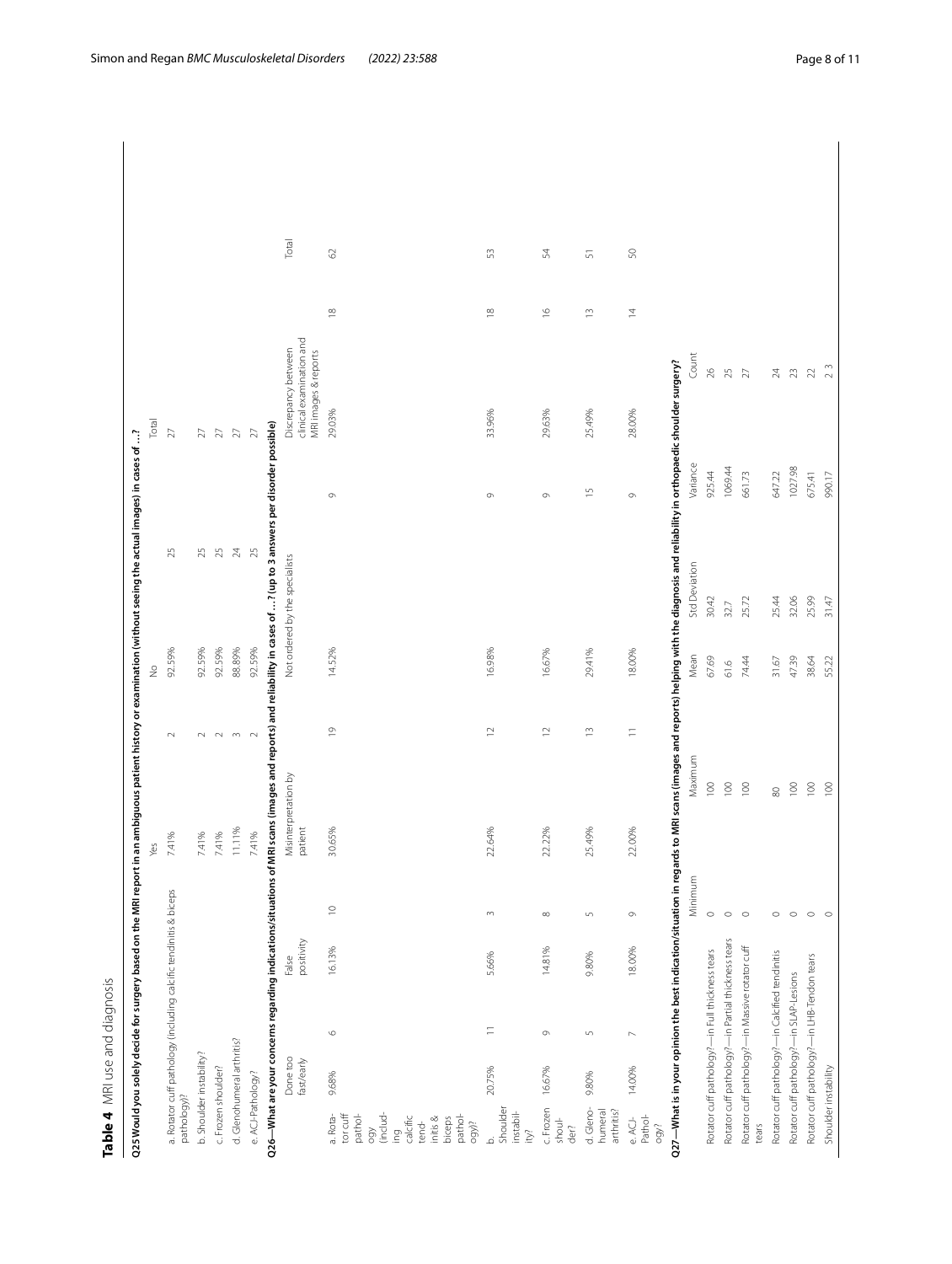| $\circ$<br>$\circ$                                                                                                                                          |
|-------------------------------------------------------------------------------------------------------------------------------------------------------------|
| S                                                                                                                                                           |
| Q28—Have you ever used an MRI scan in order to help convince a patient to postpone patients' need for surgery in cases of ?                                 |
| Yes                                                                                                                                                         |
| 57.69%                                                                                                                                                      |
| 26.92%                                                                                                                                                      |
| 34.62%                                                                                                                                                      |
| 11.54%                                                                                                                                                      |
| 15.38%                                                                                                                                                      |
|                                                                                                                                                             |
| Yes                                                                                                                                                         |
| 53.85%                                                                                                                                                      |
| 73.08%                                                                                                                                                      |
| 88.46%                                                                                                                                                      |
| 88.46%                                                                                                                                                      |
| 92.31%                                                                                                                                                      |
| Q30—How often do you require a radiologist to review the MRI with you before you make a decision on surgery in cases of …?                                  |
| Minimum                                                                                                                                                     |
| $\circ$                                                                                                                                                     |
| $\circ$                                                                                                                                                     |
| $\circ$                                                                                                                                                     |
| $\circ$                                                                                                                                                     |
|                                                                                                                                                             |
| Q31—For all diagnosis, what percentage of cases would you feel comfortable making a decision without any radiologist input (including report) in cases of ? |
| Minimum                                                                                                                                                     |
| $\circ$                                                                                                                                                     |
| $\circ$                                                                                                                                                     |
| $\circ$                                                                                                                                                     |
| c                                                                                                                                                           |
|                                                                                                                                                             |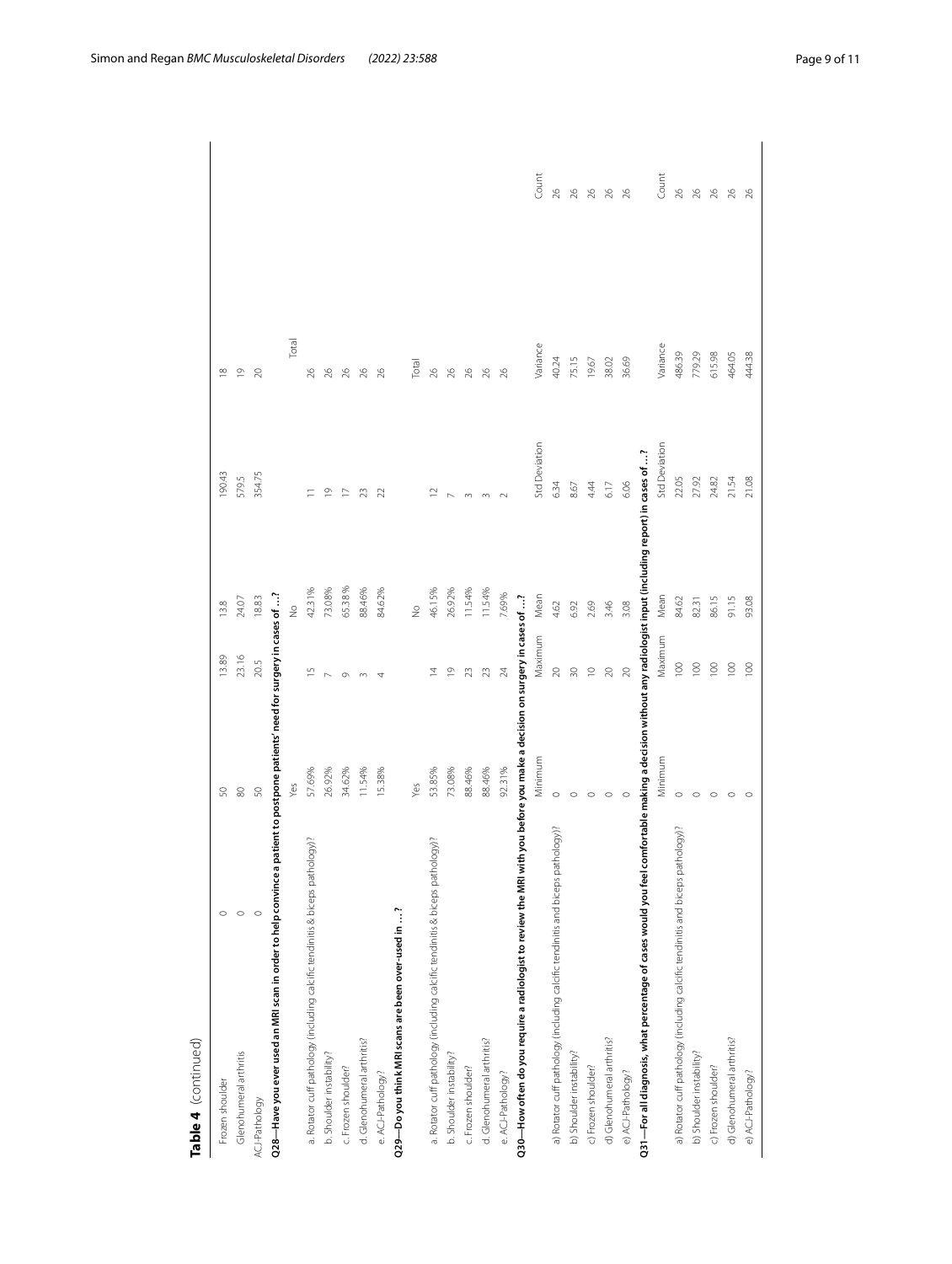the diagnosis and confusing treatment/surgical management process. This report quantifies both shoulder surgeon read images versus merely reading the report plus reasons for their preconception as it pertains to decision making for shoulder surgery.

# **Conclusions**

Surgical decision making varies according to underlying shoulder pathology and patient history. The results demonstrate that orthopaedic surgeons are comfortable reviewing shoulder MRI scans without necessarily reading the MRI report prior to a surgical decision. Furthermore, more than half of the respondents feel that MR-imaging is too frequently used for non-rotator cuf pathology. Finally, MRI scans are an increasingly important part of surgical management in shoulder pathologies but should not be used without assessment of patient history and or physical examination. Finally, there is little to no emphasis placed on reading radiology reports of the same scans.

## **Acknowledgements**

The authors wish to acknowledge the assistance in the survey distribution provided by Schneïda Bruny and the Canadian Orthopaedic Association. Furthermore, we like to thank all the respondents for their time in participation.

#### **Authors' contributions**

MJKS and WDR developed the project. MJKS and WR performed the data collection using an online survey tool. MJKS and WDR analyzed and interpreted the data. MJKS and WDR wrote the manuscript. All authors read and approved the fnal manuscript.

## **Funding**

Open Access funding enabled and organized by Projekt DEAL. This research did not receive any specifc grant from funding agencies in the public, commercial, or not-for-proft sectors.

## **Availability of data and materials**

All data generated or analysed during this study are included in this published article.

# **Declarations**

## **Ethics approval and consent to participate**

Ethics approval was obtained for the study from the University of British Columbia research ethics board (CREB H20-01321). Informed Consent to participate was obtained from each participant.

# **Consent for publication**

Informed Consent to participate and for publication was obtained from each participant. The study was carried in accordance with the latest Declaration of Helsinki.

# **Competing interests**

All authors certify that they have no commercial associations (eg, consultancies, stock ownership, equity interest, patent/licensing arrangements, etc.) that might pose a confict of interest in connection with the submitted manuscript.

## **Author details**

<sup>1</sup> Department of Orthopaedics and Trauma Surgery, University Medical Center Schleswig-Holstein, Campus Kiel, Arnold-Heller-Strasse 3, 24105 Kiel, Germany. 2 <sup>2</sup> Department of Orthopaedics, University of British Columbia, Chan Gunn

Pavilion, Allen McGavin Sports Medicine Clinic, 2553 Wesbrook Mall, Vancouver, BC V6T1Z3, Canada.

Received: 17 June 2021 Accepted: 8 June 2022<br>Published online: 18 June 2022

# **References**

- <span id="page-9-0"></span>McLoughlin E, Parvin EM, James SL, Botchu R. Recent Advances in Imaging and Radiology in Orthopedics. In: General Principles of Orthopedics and Trauma*.* edn. Edited by Iyer KM, Khan WS. Switzerland: Springer Nature; 2019. p. 491–525.
- <span id="page-9-1"></span>2. Hapani. Ultrasound, MRI and Arthroscopic Correlation of Rotator Cuf Tears. 2017.
- <span id="page-9-2"></span>3. Flanders AE, Lakhani P. Radiology reporting and communications: a look forward. Neuroimaging Clin N Am. 2012;22(3):477–96. [https://doi.org/10.](https://doi.org/10.1016/j.nic.2012.04.009) [1016/j.nic.2012.04.009.](https://doi.org/10.1016/j.nic.2012.04.009)
- <span id="page-9-3"></span>4. Ramadan LB, Baptista E, Souza FF, Gracitelli MEC, Assuncao JH, Andrade-Silva FB, Ferreira-Neto AA, Malavolta EA. Diagnostic accuracy of preoperative magnetic resonance imaging for detecting subscapularis tendon tears: a diagnostic test study. Sao Paulo Med J. 2020;138(4):310–6. [https://](https://doi.org/10.1590/1516-3180.2020.014605062020) [doi.org/10.1590/1516-3180.2020.014605062020](https://doi.org/10.1590/1516-3180.2020.014605062020).
- <span id="page-9-4"></span>5. Li S, Brantley E. Malpractice Liability Risk and Use of Diagnostic Imaging Services: A Systematic Review of the Literature. J Am Coll Radiol. 2015;12(12 Pt B):1403–12.<https://doi.org/10.1016/j.jacr.2015.09.015>.
- <span id="page-9-5"></span>6. Sethi MK, Obremskey WT, Natividad H, Mir HR, Jahangir AA. Incidence and costs of defensive medicine among orthopedic surgeons in the United States: a national survey study. Am J Orthop Belle Mead NJ. 2012;41(2):69–73.
- <span id="page-9-6"></span>7. Aliprandi A, Messina C, Arrigoni P, Bandirali M, Di Leo G, Longo S, Magnani S, Mattiuz C, Randelli F, Sdao S, et al. Reporting rotator cuff tears on magnetic resonance arthrography using the Snyder's arthroscopic classifcation. World J Radiol. 2017;9(3):126–33. <https://doi.org/10.4329/wjr.v9.i3.126>.
- <span id="page-9-7"></span>8. Hong A, Liu JN, Gowd AK, Dhawan A, Amin NH. Reliability and Accuracy of MRI in Orthopedics: A Survey of Its Use and Perceived Limitations. Clin Med Insights Arthritis Musculoskelet Disord. 2019;12:1179544119872972. <https://doi.org/10.1177/1179544119872972>.
- <span id="page-9-8"></span>9. Lazik-Palm A, Kraff O, Rietsch SHG, Ladd ME, Kamminga M, Beck S, Quick HH, Theysohn JM. 7-T clinical MRI of the shoulder in patients with suspected lesions of the rotator cuf. Eur Radiol Exp. 2020;4(1):10. [https://doi.](https://doi.org/10.1186/s41747-019-0142-1) [org/10.1186/s41747-019-0142-1.](https://doi.org/10.1186/s41747-019-0142-1)
- <span id="page-9-9"></span>10 McKinney JR, Sussman MS, Moineddin R, Amirabadi A, Rayner T, Doria AS. Accuracy of magnetic resonance imaging for measuring maturing cartilage: A phantom study. Clinics. 2016;71(7):404–11. [https://doi.org/10.](https://doi.org/10.6061/clinics/2016(07)09) [6061/clinics/2016\(07\)09](https://doi.org/10.6061/clinics/2016(07)09).
- <span id="page-9-10"></span>11. Jeong J, Shin DC, Kim TH, Kim K. Prevalence of asymptomatic rotator cuf tear and their related factors in the Korean population. J Shoulder Elbow Surg. 2017;26(1):30–5. [https://doi.org/10.1016/j.jse.2016.05.003.](https://doi.org/10.1016/j.jse.2016.05.003)
- 12. Minagawa H, Yamamoto N, Abe H, Fukuda M, Seki N, Kikuchi K, Kijima H, Itoi E. Prevalence of symptomatic and asymptomatic rotator cuff tears in the general population: From mass-screening in one village. J Orthop. 2013;10(1):8–12. [https://doi.org/10.1016/j.jor.2013.01.008.](https://doi.org/10.1016/j.jor.2013.01.008)
- <span id="page-9-11"></span>13. Lawrence RL, Moutzouros V, Bey MJ. Asymptomatic Rotator Cuff Tears JBJS Rev. 2019;7(6):e9. [https://doi.org/10.2106/JBJS.RVW.18.00149.](https://doi.org/10.2106/JBJS.RVW.18.00149)
- <span id="page-9-12"></span>14. Smith-Bindman R, Kwan ML, Marlow EC, Theis MK, Bolch W, Cheng SY, Bowles EJA, Duncan JR, Greenlee RT, Kushi LH, et al. Trends in Use of Medical Imaging in US Health Care Systems and in Ontario, Canada, 2000–2016. JAMA. 2019;322(9):843–56. [https://doi.org/10.1001/jama.](https://doi.org/10.1001/jama.2019.11456) [2019.11456.](https://doi.org/10.1001/jama.2019.11456)
- <span id="page-9-13"></span>15 Smith-Bindman R, Miglioretti DL, Larson EB. Rising use of diagnostic medical imaging in a large integrated health system. Health Aff (Millwood). 2008;27(6):1491-502. https://doi.org/10.1377/hlthaff.27.6.1491.
- <span id="page-9-14"></span>16. Reynolds AWAA. Appropriateness and Suggested Use of MRI in Management of Shoulder Pain. J Musculoskelet Disord Treat. 2017;3:028.
- <span id="page-9-15"></span>17 Hutchison B, Levesque JF, Strumpf E, Coyle N. Primary health care in Canada: systems in motion. Milbank Q. 2011;89(2):256–88. [https://doi.](https://doi.org/10.1111/j.1468-0009.2011.00628.x) [org/10.1111/j.1468-0009.2011.00628.x.](https://doi.org/10.1111/j.1468-0009.2011.00628.x)
- <span id="page-9-16"></span>18 Oren O, Kebebew E, Ioannidis JPA. Curbing Unnecessary and Wasted Diagnostic Imaging. JAMA. 2019;321(3):245–6. [https://doi.org/10.1001/](https://doi.org/10.1001/jama.2018.20295) [jama.2018.20295.](https://doi.org/10.1001/jama.2018.20295)